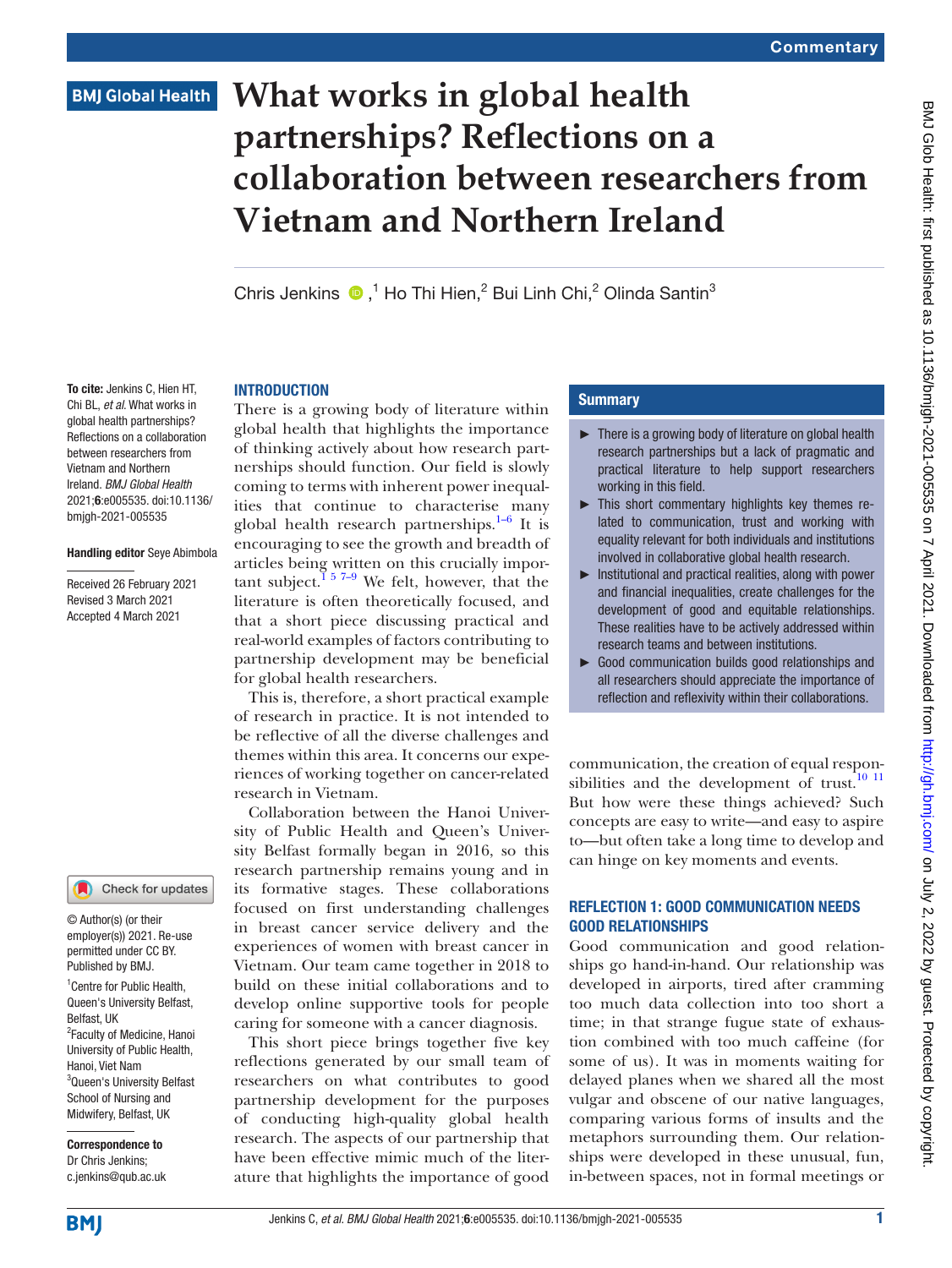in ice-breaking getting-to-know-you sessions (fun as these were).

We met each other's families and played football in the corridors of high-rise apartment blocks. We spent time visiting each other's homes and developing an understanding of each other's lives. We introduced each other to the biting wind and cold of the north Atlantic coastline. We sweated in Vietnamese heat and froze in an Irish winter. We balanced unconvincingly on the back of motorbikes. And we developed our relationships while working in hotel rooms overlooking the Mekong River, painstakingly line-by-line editing our collaborative papers, checking our data and deepening our understanding of it.

The development a good relationship was important in the infancy of our project as, like many projects, we had not yet been awarded a large grant to support our work. Initial paper writing was done with a view to longer term goals and to demonstrate solid outputs from seed funding. These activities were, however, unfunded in and of themselves. Good relationships, communication and the establishment of trust between our team allowed us to effectively navigate this potentially derailing time.

We worked through COVID-19 and our relationship was relocated to Zoom. The grounding we had developed allowed this to happen relatively seamlessly. We invested our time in weekly virtual meetings. We met regularly, even though Zoom can be exhausting. We kept each other accountable and tracked the progress we were making. We codeveloped a forward plan of action and sought funding to enable it. Our good relationships, and the trust inherent within them, gave us a base of transparency, honesty and comfort to communicate openly throughout all these different phases of our projects and to meet a challenge like COVID-19 head-on.

The literature on communication and trust underlines the importance of such concepts in partnership building. But you cannot develop these concepts by wishing them into place. You develop them through friendships, fun and inappropriate language sharing. You do it by investing time into them, but without ever explicitly viewing it as an investment of time. We met each other's dogs. We met each other's cats.

#### REFLECTION 2: WE ALL NEED TO EAT

We ate a lot. Food, as many anthropologists have noted, is central to how many people interact. We discovered different foods and enjoyed the differences in each other's cuisines. Food opens up conversations and provides an insight into different cultures and histories. It can provide fun and laughter in new experiences. We delved into huge multicourse Vietnamese lunches. We shared recipes. Our Northern Irish members felt ashamed when trying to convince research partners that a pint of Guinness and a bag of crisps is considered an acceptable meal in Belfast. We argued over shrimp paste and fish sauce. We planned culinary back-up careers and

opening Vietnamese restaurants in Ireland. We guided each other and ensured that we did not embarrass each other with horrendous chopstick etiquette.

Eating is a time when you can take the foot off the peddle, relax a little and ask each other questions beyond work. Eating is not peripheral to good relationship development but is at its core. It, therefore, should be viewed as a key part of research development that time and energy are invested into.

Beyond relationship development, eating is also a time to unpack wider themes that may relate to your research. It provides space to talk about social and cultural norms, history, current affairs, the media, language and all the other many fields that often impact the data we collect during the day. We learn as we eat.

#### REFLECTION 3: WORK WITH EQUALITY

Again, this one should be obvious. But, similar to achieving good communication, working with equality can be easy to say and much harder to do. This is especially the case given that we all live and work in societies and contexts that are shaped by inequalities and remain unequal to this day. Good relationships help encourage equality but are not enough in themselves.

We have to talk about equitable outcomes, respect and supportive environments. We cannot just assume they will happen. What does each partner need and want from the project? How are outputs like authorship divided? What support is needed to ensure such outputs are fairly distributed? What are our expectations from each other?

Financial inequality is an obvious reality and challenge to overcome in creating equal relationships. We did our best to ensure that money from grants was divided between the partners and discussed in depth how to appropriately resource the work we were planning on undertaking. We endeavoured to ensure a fair split in authorship. We explicitly booked time and space to write together and support members of the team with less experience of leading authorship. We identified different training and educational opportunities, including opening up funding for PhD study. We shared speaking opportunities at conferences. We ensured that travel opportunities were reciprocal.

At times we have not held to high enough standards regarding some of our aspirations. Our weighting of international/Vietnamese lead authorship is not sufficiently balanced (it should of course, not be balanced but weighted in favour of authors from Vietnam<sup>[12](#page-3-0)</sup>). Timeline pressures, at times, meant we took the quicker option of having a native-English speaker write papers. At times, Vietnamese partners had too much other work to take the time to lead authorship, and we did not sufficiently or adequately open up that time, space and support for them to do that.

This partnership, like all partnerships, still has room for growth and improvement. Hopefully, we can view that as something exciting to work towards.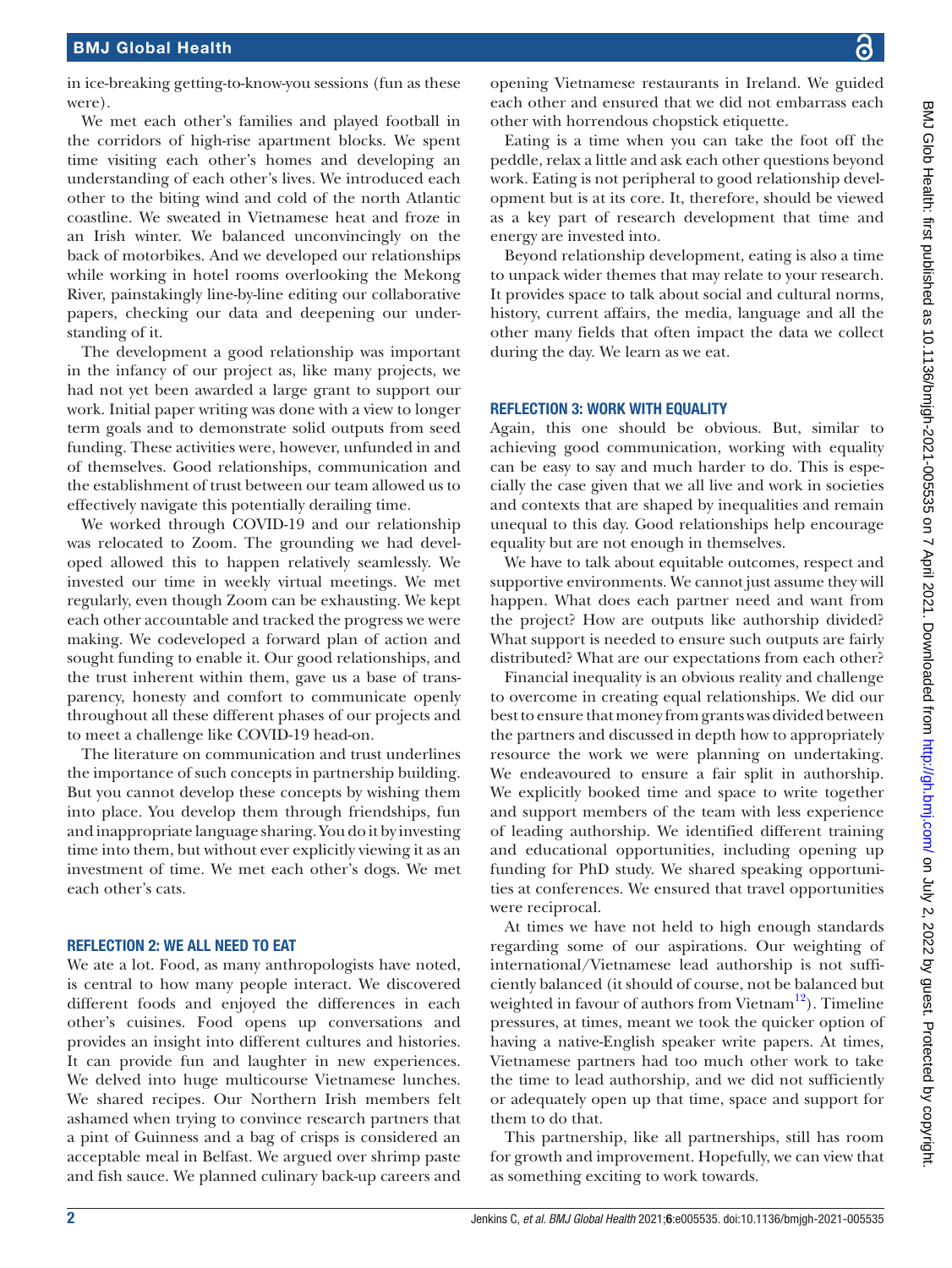## BMJ Global Health

# REFLECTION 4: INSTITUTIONS ARE IMPORTANT

Within our wider group, we also had incredible support from more senior researchers within each university, who may not have shared in all of the moments described in this paper but who created an atmosphere in which we all felt supported. They took us out for dinner, showed incredible generosity and also invited us to meet their families and share stories. Their support, leadership, vision and direction were qualities consistently mentioned by our research team as underpinning our partnership.

Institutional and funding barriers, however, can also make having genuine, equitable, partnerships difficult. The various reporting requirements of our different legal, financial and administrative departments, while often important for providing good structural grounding and accountability for projects, often reinforce inequalities and undermine trust building. By channelling funding through the international partner, this can create a feeling of 'financial nannying' and paternalism that is not helpful, equitable or efficient.

Processes may be straightforward in one institution but may be a minefield in another. Not understanding these differences, or making assumptions about how institutions can and/or should function, can lead to unhelpful and unfair frustration. Learn about each other's institutions. Yes, most of us are researchers, first and foremost. But we also have to be managers and accountants. We have to understand legal contracts and human resources. Most importantly, we have to be able to translate between all these groups and across institutions. It's essential to build in time for these stressful and time-consuming aspects of project management.

### REFLECTION 5: REFLECT!

Take time to think about your partnerships, how they currently function and what you want them to look like. Talk to each other. Listen to each other. Build in the time and space to do this. Keep a research diary. Interrogate your own project. Reflective and reflexive projects are good projects and are essential to also producing good research.[13–16](#page-3-1)

#### **CONCLUSIONS**

For all these reflections and the successes that we believe we have had through this collaborative work, none of this is to say that there are not problems in our partnership. Partnerships are complex. We do some things well, and others poorly. We reflect and accept that in hindsight we may have done some things differently.

We hope that this short commentary of practical realworld experiences of one partnership helps provide some food-for-thought and pointers for researchers either embarking on new collaborative projects or seeking to take a step back and reflect on their own practice. Twitter Chris Jenkins [@ChrisJenkins90](https://twitter.com/ChrisJenkins90)

Acknowledgements Much of the partnership described in this commentary was initiated by Prof. Liam Murray. Liam sadly died after a short illness with pancreatic cancer in 2018. Liam embodied many of the aspirations described in this piece, and was a source of inspiration for many of the researchers involved. We would like to thank Tran Thu Ngan and Nguyen Bao Ngoc, with whom the lead author first worked with in Vietnam and who were central to setting such a solid foundation for work that followed. Thank you to Hoa Le Phuong Nghiem for all her work in the beginning of this collaboration and for your invaluable contribution in data collection and project development. We'd additionally like to thank Professor Hoang Van Minh for his supervision, support, patience and generosity regarding all projects in the HUPH/QUB collaboration; and to both Michael Donnelly and Lynne Lohfeld for their valuable support, mentorship and collaboration on other projects within the HUPH/QUB collaboration. Thank you to Dinh Thu Ha, who has been an incredible, supportive colleague throughout all our work on other projects, and to our other academic colleagues who have supported these research projects including but not limited to Dr Le Thi Hai Ha, Vu Tuyet Lan, Dr Charlene McShane, Dr Paul Murphy, Dr Franziska Schroeder, Prof Kevin Brazil, Dr Lesley Anderson and Dr Gillian Prue.

Contributors CJ conceptualised and drafted the paper. HTH, BLC and OS contributed to the conceptualisation and development of the key themes, and towards editing the paper.

Funding This study was funded by UK Research and Innovation (reference: GCRF\_ NF72, Project code R148NUR).

Competing interests None declared.

Patient consent for publication Not required.

Provenance and peer review Not commissioned; internally peer reviewed.

Data availability statement No data are available.

Open access This is an open access article distributed in accordance with the Creative Commons Attribution 4.0 Unported (CC BY 4.0) license, which permits others to copy, redistribute, remix, transform and build upon this work for any purpose, provided the original work is properly cited, a link to the licence is given, and indication of whether changes were made. See: [https://creativecommons.org/](https://creativecommons.org/licenses/by/4.0/) [licenses/by/4.0/](https://creativecommons.org/licenses/by/4.0/).

#### ORCID iD

Chris Jenkins <http://orcid.org/0000-0003-3514-3581>

#### **REFERENCES**

- <span id="page-2-0"></span>1 Gautier L, Sieleunou I, Kalolo A. Deconstructing the notion of "global health research partnerships" across Northern and African contexts. *[BMC Med Ethics](http://dx.doi.org/10.1186/s12910-018-0280-7)* 2018;19:49.
- 2 Pai M. Reciprocity In Global Health: Here Is How We Can Do Better [Internet]. Forbes, 2020. Available: [https://www.forbes.com/sites/](https://www.forbes.com/sites/madhukarpai/2020/03/06/reciprocity-in-global-health-here-is-how-we-can-do-better/?sh=54cead7a77a9) [madhukarpai/2020/03/06/reciprocity-in-global-health-here-is-how](https://www.forbes.com/sites/madhukarpai/2020/03/06/reciprocity-in-global-health-here-is-how-we-can-do-better/?sh=54cead7a77a9)[we-can-do-better/?sh=54cead7a77a9](https://www.forbes.com/sites/madhukarpai/2020/03/06/reciprocity-in-global-health-here-is-how-we-can-do-better/?sh=54cead7a77a9)
- 3 Abimbola S, Pai M. Will global health survive its decolonisation? *[Lancet](http://dx.doi.org/10.1016/S0140-6736(20)32417-X)* 2020;396:1627–8.
- 4 Boum Ii Y, Burns BF, Siedner M, *et al*. Advancing equitable global health research partnerships in Africa. *[BMJ Glob Health](http://dx.doi.org/10.1136/bmjgh-2018-000868)* 2018;3:e000868.
- 5 Citrin D, Mehanni S, Acharya B, *et al*. Power, potential, and pitfalls in global health academic partnerships: review and reflections on an approach in Nepal. *[Glob Health Action](http://dx.doi.org/10.1080/16549716.2017.1367161)* 2017;10:1367161.
- 6 Farmer P. *Pathologies of power: health, human rights and the new war on the poor*. London: University of California Press, 2005.
- 7 John CC, Ayodo G, Musoke P. Successful global health research partnerships: what makes them work? *[Am J Trop Med Hyg](http://dx.doi.org/10.4269/ajtmh.15-0611)* 2016;94:5–7.
- 8 Crane JT, Andia Biraro I, Fouad TM, *et al*. The 'indirect costs' of underfunding foreign partners in global health research: A case study. *[Glob Public Health](http://dx.doi.org/10.1080/17441692.2017.1372504)* 2018;13:1422–9.
- 9 Morrison K, Tomsons S, Gomez A, *et al*. Network of ethical relationships model for global north-south population health research. *[Glob Public Health](http://dx.doi.org/10.1080/17441692.2016.1276948)* 2018;13:819–42.
- <span id="page-2-1"></span>10 THET. THET principles of partnership: Tropical Health and Education Trust [Internet], 2019. Available: [https://www.thet.org/principles-of](https://www.thet.org/principles-of-partnership/)[partnership/](https://www.thet.org/principles-of-partnership/)
- 11 Larkan F, Uduma O, Lawal SA, *et al*. Developing a framework for successful research partnerships in global health. *[Global Health](http://dx.doi.org/10.1186/s12992-016-0152-1)* 2016;12:17.